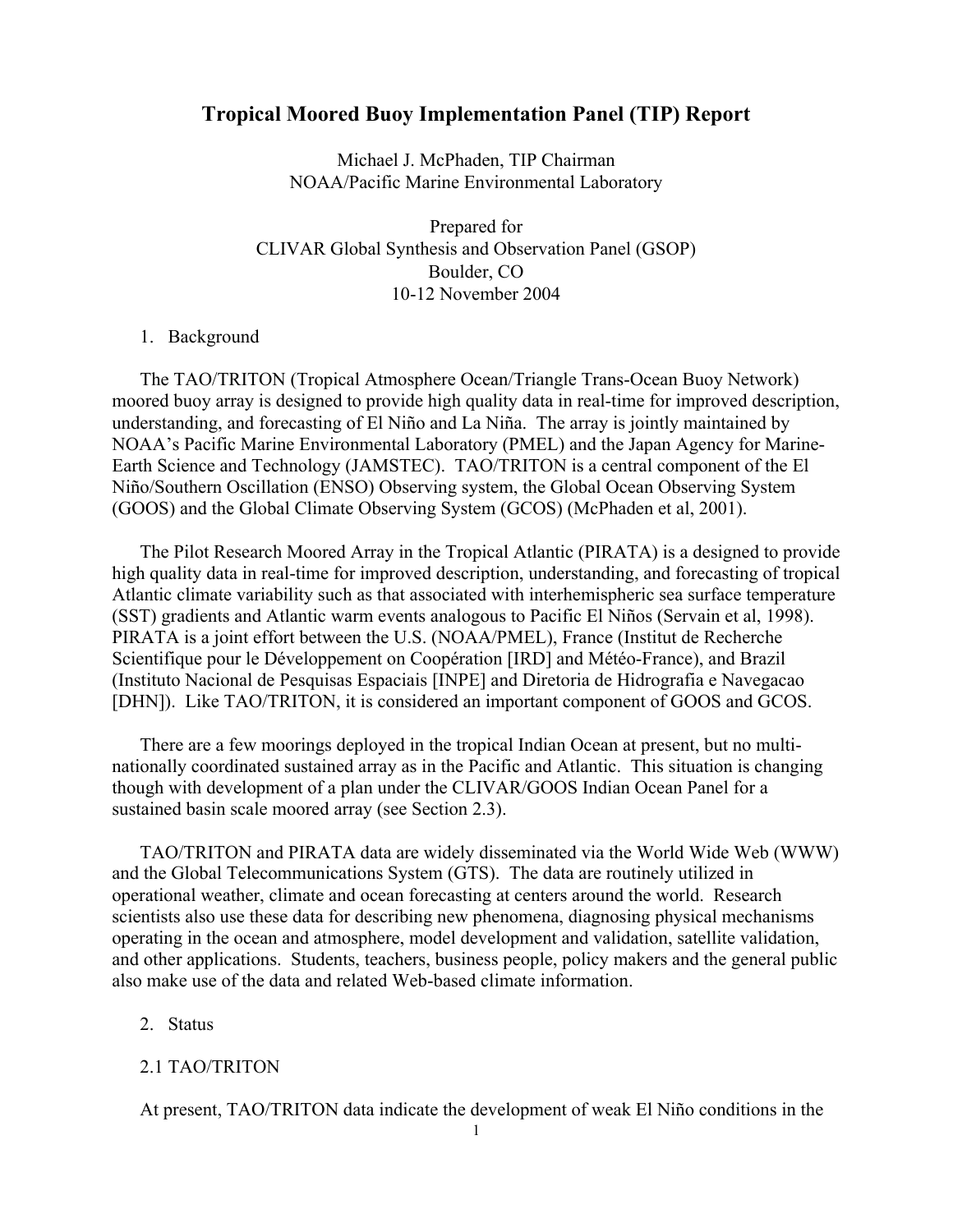tropical Pacific. Forecast models suggest that warming will continue into early 2005. As a consequence, El Niño-related atmospheric teleconnections will likely emanate from the tropical Pacific to affect global patterns of weather variability. Pacific marine ecosystems and commercial fisheries may likewise be affected.

The TAO/TRITON Array (Fig. 1) consists of 55 ATLAS moorings maintained by PMEL, 12 TRITON moorings maintained by JAMSTEC and 5 subsurface ADCP (Acoustic Doppler Current Profiler) moorings (4 maintained by PMEL and 1 by JAMSTEC). In addition to this core array, PMEL maintains test sites for sensor performance and evaluation studies and JAMSTEC maintains up to 4 additional TRITON moorings along 130°E and 137°E to study variability in the far western tropical Pacific.



 Figure 1. Mooring locations within the TAO/TRITON (left) and PIRATA Arrays. Note that at present the TRITON mooring site at 5°, 130°E is not occupied because of funding limitations.

Daily mean surface meteorological measurements (wind speed and direction, air temperature, relative humidity and sea surface temperature) and subsurface temperatures are the primary data telemetered in real time from moorings of the TAO/TRITON array. NextGeneration ATLAS moorings provide high temporal resolution (10-min or less record interval) measurements in delayed mode and optional enhanced measurements, which include precipitation, short and long wave radiation, barometric pressure, salinity, and ocean currents. At present ATLAS moorings within the TAO/TRITON Array measure salinity and rainfall at 25 sites, short wave radiation at 11 sites, currents at 4 sites, and barometric pressure at 3 sites. TRITON moorings can measure all of the above parameters except longwave radiation.

TAO/TRITON data return remains high, with overall data availability in real-time of 86% for the period 1 October 2003 to 30 September 2004. Damage to moorings and sensors from fishing activity continues to be a concern. This damage accounts for a significant amount of data loss, especially in the far eastern and far western portions of the Pacific basin. Some real-time data losses are due to telemetry problems. Data are also internally recorded; thus data return typically increases by a few percent after moorings are recovered.

Plans in the near future call for instrumenting all ATLAS moorings to measure sea surface salinity (SSS). All TRITON moorings already measure SSS, so the combined array will provide basin scale high temporal resolution coverage of this parameter. The SSS data will be valuable for research purposes and for operational analyses and forecasts. They will also be valuable for validating salinity retrievals from the European Space Agency's Soil Moisture and Ocean Salinity (SMOS) satellite scheduled for launch in 2007 and from NASA's Aquarius satellite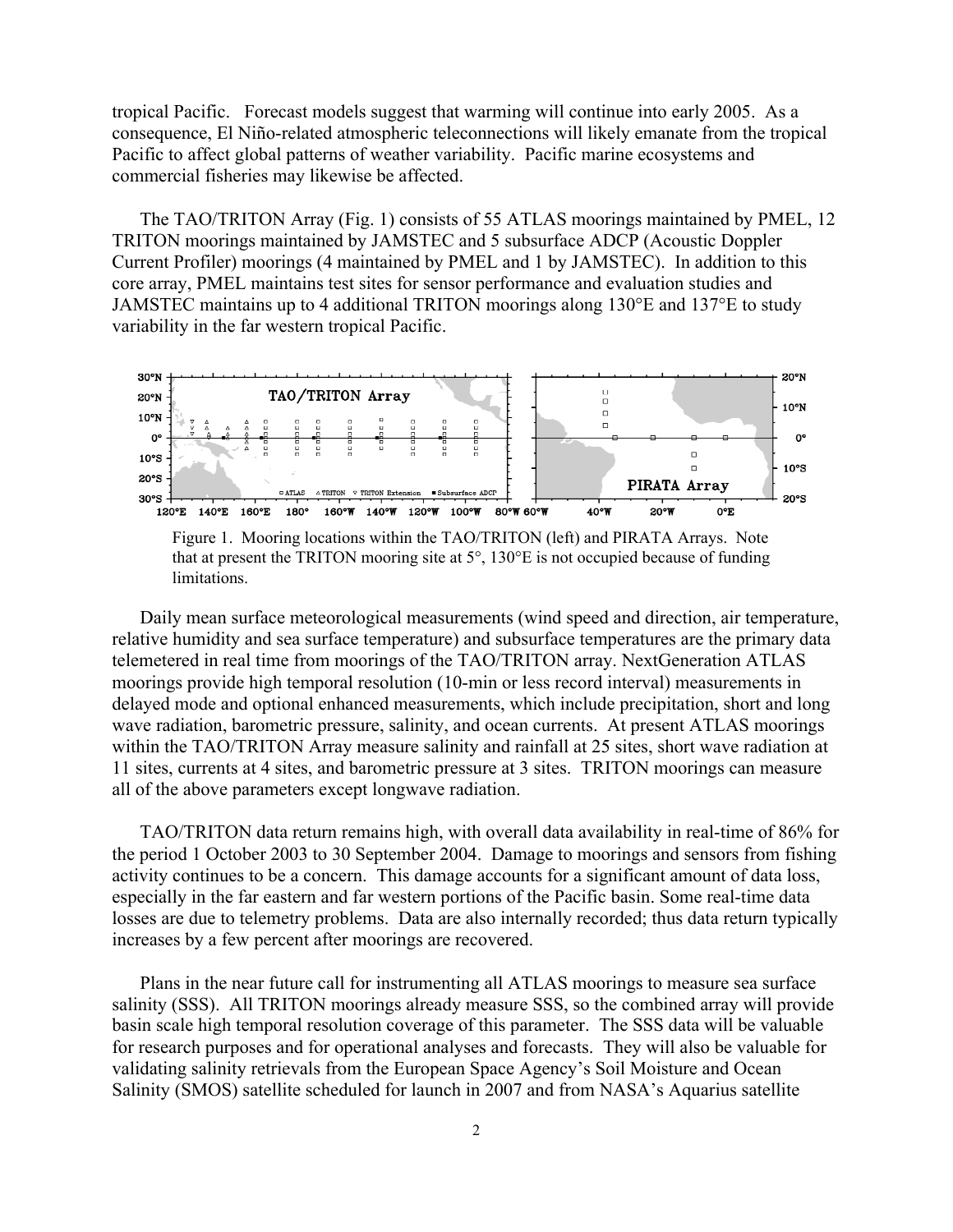scheduled for launch in 2008. Additional near term plans call for upgrading 5 sites in TAO/TRITON to full surface flux measurement capability as a contribution to the OceanSITES program (http://www.oceansites.org). Plans for the Pacific Upwelling and Mixing Physics (PUMP) process study embedded in the TAO/TRITON along 140°W are also under development.

Engineering redesign efforts are underway at PMEL to reduce costs, enhance reliability, and improve functionality of existing mooring technologies. Some upgrades to the present ATLAS system (e.g. Iridium telemetry, sonic anemometers) are in the testing and prototype development stage. JAMSTEC also plans to develop a smaller version of the TRITON mooring to enable deployments from smaller vessels than the *RV Mirai*. These newer style moorings would be deployed in the Indian Ocean and eventually be phased in to replace older TRITON moorings in the Pacific.

Management of the TAO portion of TAO/TRITON was officially transferred from PMEL to NOAA's National Data Buoy Center (NDBC) in October 2004. A gradual transfer of responsibilities is planned through 2007. Current TAO staff at PMEL will continue to provide operational support for the array throughout the transition.

#### 2.2 PIRATA

 The PIRATA mooring array at present consists of 10 PMEL ATLAS moorings (Fig. 1) which measure the same primary meteorological and oceanographic parameters as in TAO/TRITON, plus precipitation, shortwave radiation and salinity at 4 depths in the upper 120 m. The array also includes velocity measurements from a ADCP mooring at  $0^{\circ}$ ,  $23^{\circ}E$ . These measurements began December 2001 and, though there is data gap between December 2002- February 2004, the site is now scheduled for continuous occupation with an ADCP mooring for the duration of the program.

Following an initial "pilot phase" (1997-2001), PIRATA is nearing the end of a 5-year (2001-2005) "consolidation phase", during which the array will undergo evaluation with regard to its utility for research and operational forecasting. The future of PIRATA will be the focus of PIRATA-10, to be held 14-16 December 2004 in Fortaleza Brazil. Discussions will include the impact that PIRATA data have had on our understanding of and ability to predict tropical Atlantic climate variability. Also on the agenda for discussion will be possible expansions of the array as part of the intensive 5-year (2006-2010) international Tropical Atlantic Climate Experiment (TACE) and as part of national and regional programs led by Brazilian and South African investigators. Likewise, consideration will be given to upgrading 3 existing PIRATA sites to full flux measurement capability in support of the OceanSITES program.

Resource allocations for continuation of PIRATA, in particular ship time, continue to be a concern. There has been a considerable uncertainty up to the present for example about what ship(s) will be used by France and on what schedule to maintain the 5 easternmost PIRATA moorings in 2005. An Atlantic Observing Working Group (AOWG) created in February 2003 will report at PIRATA-10 on the coordination of various national efforts and on the potential for a dedicated ship (analogous to that in the Pacific for TAO/TRITON) to support operational oceanography in the tropical Atlantic.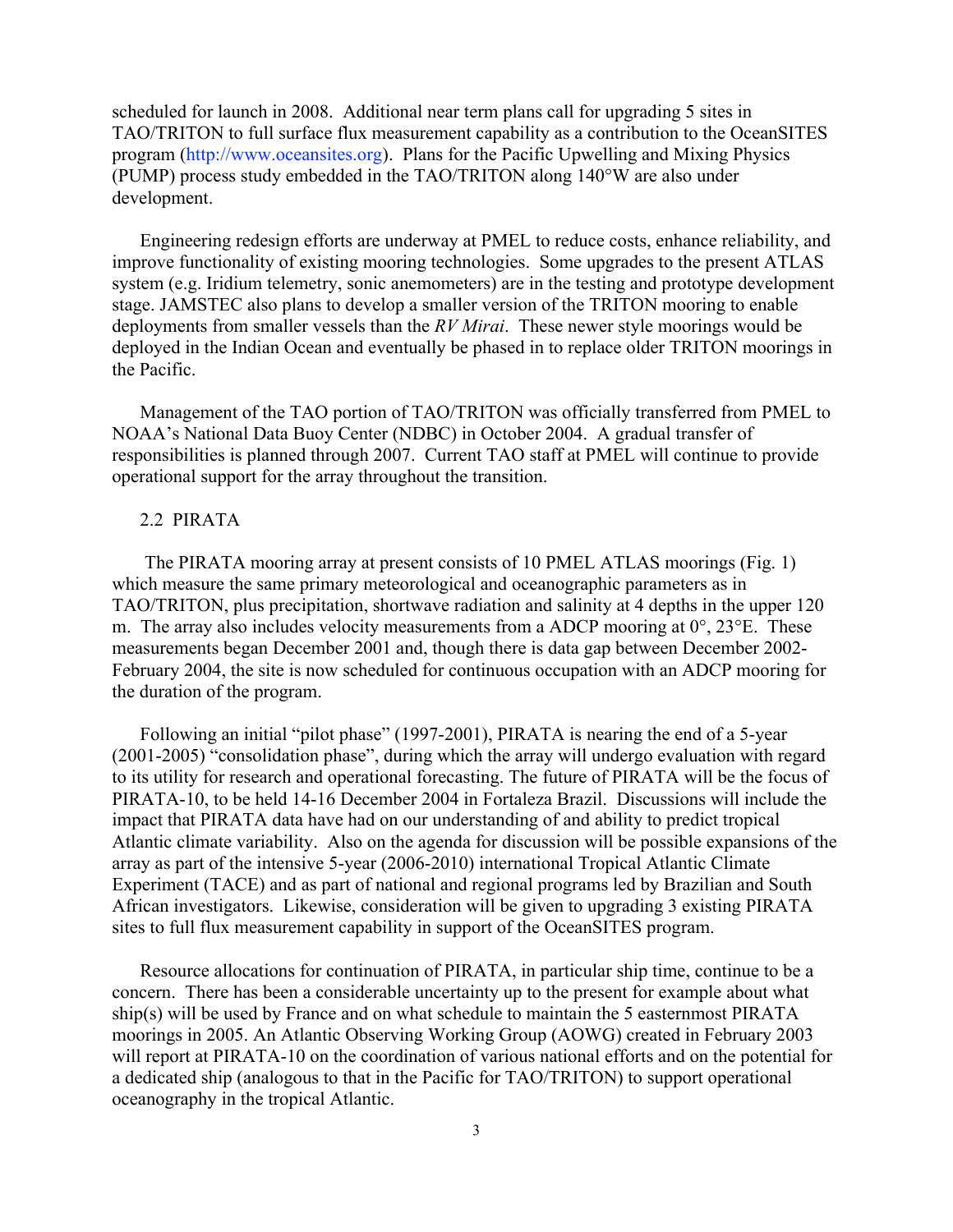PIRATA real-time data return for 1 October 2003 to 30 September 2004 was 79%, an improvement over past years, but still lower than that for TAO/TRITON. Moorings in the Gulf of Guinea are in an area of major fishing activity and subsequent high data loss (especially along the equator). Other factors contributing to lower data return for the PIRATA include the relative size of the array (1 mooring loss represents about 1.5% of TAO/TRITON vs. 10% of PIRATA) and the frequency of maintenance cruises; TAO moorings are routinely serviced on a semiannual schedule, while PIRATA moorings are limited to annual or longer maintenance. More frequent servicing of PIRATA moorings would improve data return if sufficient ship time were available.

#### 2.3 Indian Ocean

A draft strategy for the establishment of an Indian Ocean moored buoy array (Fig. 2) was presented at the First Session of CLIVAR/GOOS Indian Ocean Panel, held in February 2004 in Pune, India. The array will be maintained through international collaboration, with commitments from counties within and outside of the Indian Ocean region. Moorings at some locations have already been established, such as TRITON moorings at 1.5°S, 90°E and 5°S 95°E and a subsurface JAMSTEC ADCP mooring at 0°, 90°E (Masumoto et al, 2002). The first deployment of PMEL moorings (3 ATLAS and 1 ADCP) will take place from the RV *Sagar Kanya* in October-November 2004. The draft plan for the moored buoy array and other elements of an Indian Ocean observing system is available from

ftp://ftp.marine.csiro.au/pub/meyers/Implementation%20Plan/



Figure 2. Proposed Indian Ocean Moored Buoy Array.

### 3. Data Management and Tracking

TAO/TRITON and PIRATA data are widely disseminated via the Web and the GTS. The research community generally takes advantage of coordinated project Web sites maintained in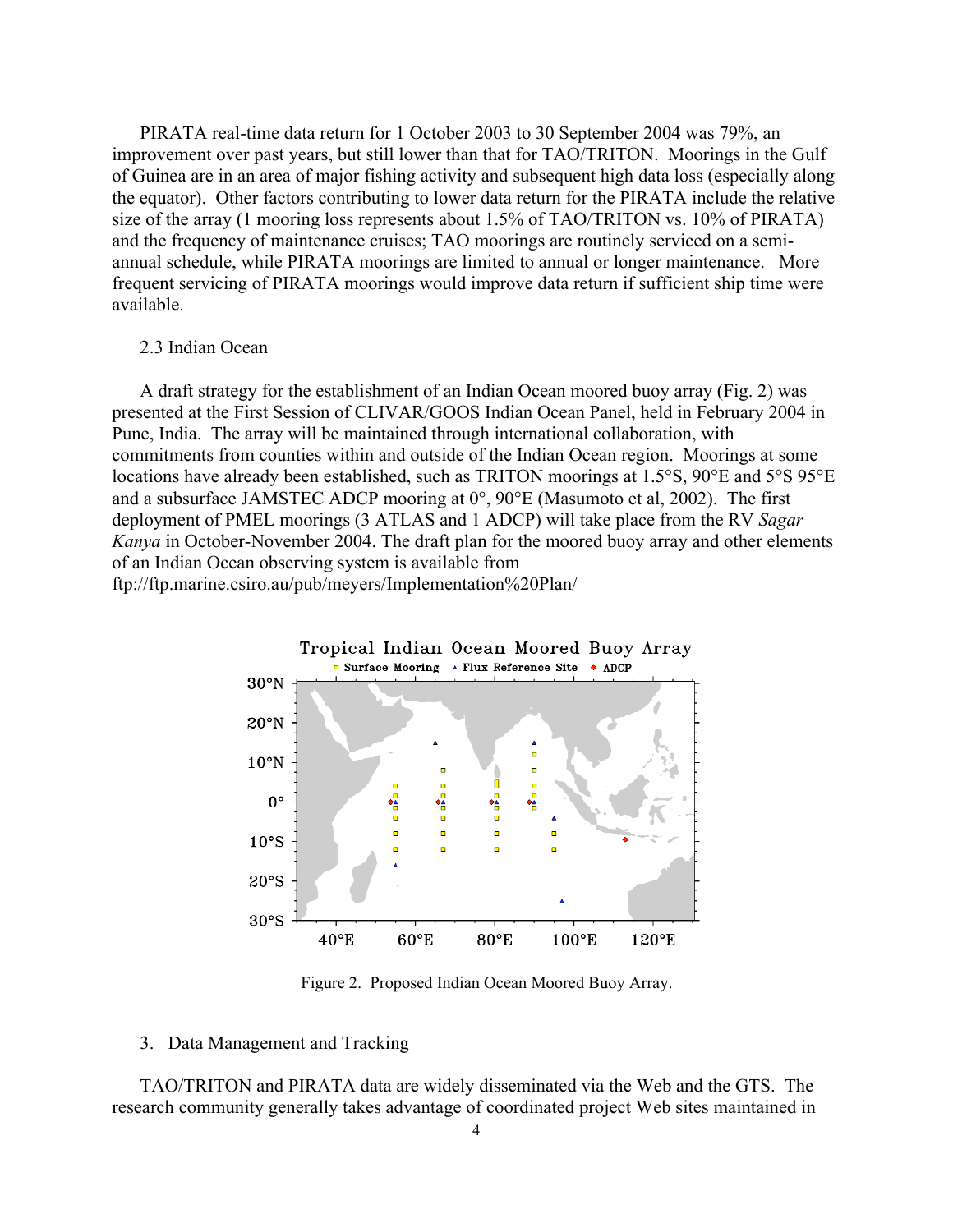the US, Japan, France, and Brazil for access to the data (see section 6.2). Data are also available from national archives and various global data assembly centers such as CORIOLIS in France and the GODAE server in Monterrey, California.

TRITON is currently updating its data processing and delivery system. By early 2005, data sets not presently available, such as salinity measurements and high-resolution (i.e. hourly) data, will be freely and openly distributed via the Web. Both the TAO and TRITON Project Offices are also developing Web Services capabilities that will allow automated machine-to-machine data delivery.

PMEL maintains several metrics on data usage such as files delivered via PMEL's web pages (e.g., 167K between October 2003 and September 2004), refereed publications that rely on TAO/TRITON data (typically 30-50 per year), and TAO web page hits (typically 20-25M per year). NOAA's Office of Climate Observations also tracks TAO/TRITON and PIRATA Array performance in the context of other observing system components.

4. Management Infrastructure

At present, national and international CLIVAR basin panels provide scientific guidance for moored buoy programs that contribute to CLIVAR objectives. Implementation is coordinated through the CLIVAR/JCOMM Tropical Moored Buoy Implementation Panel (TIP). The TIP is also an action group of the Data Buoy Cooperation Panel (DBCP). The chairman of the TIP serves on the CLIVAR/GOOS Indian Ocean Panel, the CLIVAR Pacific Panel, and the Joint WMO/IOC Commission for Oceanography and Marine Meteorology (JCOMM) Observing Platform Support (JCOMMOPS) committee. Coordination is also carried out at a bilateral level between Japan and US in the case of TAO/TRITON and a trilateral level between France, Brazil and the US in the case of PIRATA.

- 5. Key issues for the future
- 5.1 System integration

Moored buoy arrays are but one component of GOOS and GCOS and need to be integrated with other observing system elements for the most comprehensive view of oceanic and atmospheric variability. Data assimilation efforts that produce consistent analyses are one method to synthesize information from disparate sources. Also, the sensitivity of analysis products to various data inputs can help to identify observational priorities across different observing system components. GSOP can provide guidance, through both expert opinion and data assimilation efforts, on measurement strategies that cut across the various subsystems.

5.2 Funding

Funding to maintain the core elements of the tropical moored buoy arrays in the Pacific and the Atlantic is reasonably stable. However, planned enhancements of TAO/TRITON and PIRATA described in Section 2 (e.g. enhanced surface salinity measurements in the Pacific, surface flux measurements, and PIRATA expansions) are less certain to be funded. The CLIVAR GSOP can help by promoting the importance of these enhancements and expansions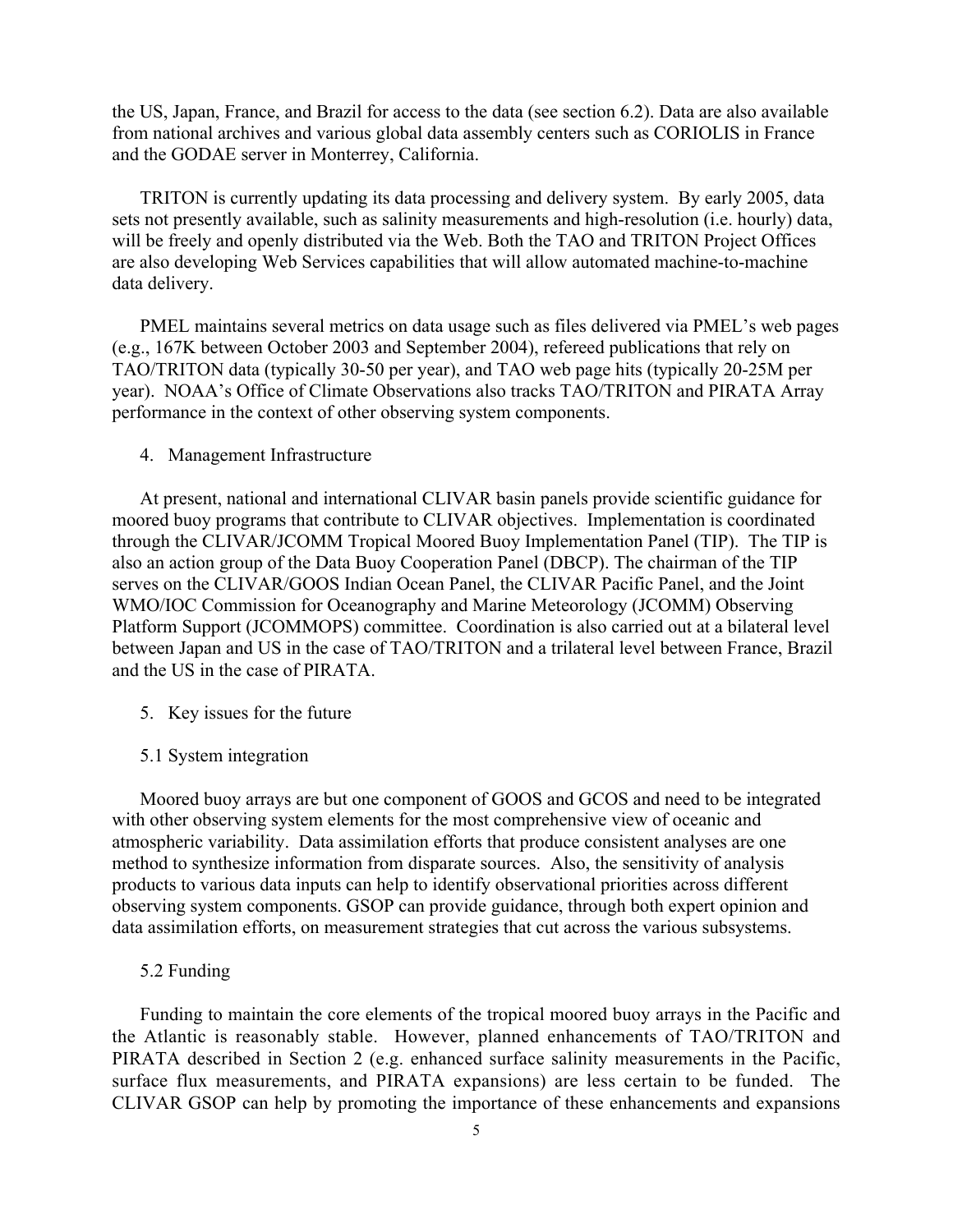#### for CLIVAR research.

There are several national initiatives that show promise for the development of a sustained basin scale moored array in the Indian Ocean. In the US, implementation of a moored buoy array in the Indian Ocean is a priority for NOAA. In Japan, a major 10-year initiative, the Asian Monsoon Observing Initiative is being promoted within the Ministry of Education, Culture, Sports, Science, and Technology (MEXT). India has plans for development of an array of 40 new mooring sites in the Indian Ocean north of 5°N, some of which could be considered part of the CLIVAR/GOOS plan in Fig. 2.

#### 5.3 Ship time

Ships with specialized equipment, adequate deck space, and sufficient capacity to carry several moorings are required for recovery and deployment operations. Ship time at present is adequate for maintaining TAO/TRITON through dedicated NOAA and JAMSTEC cruises. In the Atlantic, ship time sufficient for servicing PIRATA buoys approximately once a year has been provided by France and Brazil, though there have been times (e.g. in 2005 for the eastern basin as described in section 2.2) when the necessary ship time has been extremely difficult to secure. Even so, once per year servicing of PIRATA buoys is not optimal and is reflected in lower data returns than in the Pacific where twice per year servicing is the norm. Ship time requirements to implement the Indian Ocean moored buoy array in Fig. 2 will be substantial (several months per year). Identification of appropriate ships and coordination of ship schedules will be a major challenge in the development of the array. These ship time issues are best dealt with by the program operators in concert with national funding sources. However, once a stable base of ship time is identified, it can be further exploited in the development of other observing system components, such as for drifter and float deployments.

## 5.4 Vandalism

Fishing-related activities are a major cause of data and equipment loss for TAO/TRITON and PIRATA. These activities involve vandalism of moored buoys by tropical tuna fishing fleets and gear conflict between mooring and fishing equipment. Traditionally, the regions hardest hit in Pacific are the far eastern and western margins of the array that are close to land. As a result, the four Pacific TRITON moorings at 130°E and 137°E that are not formally part of TAO/TRITON (Fig. 1) are not equipped with meteorological sensors. The upwelling zone in Gulf of Guinea experiences the greatest losses in the Atlantic. Vandalism there forced PIRATA to decommission two sites at 2°N and 2°S along 10°W in 2000, thus reducing the size of the array from the original 12 sites to the present 10. TRITON moorings and moorings of the Indian National Data Buoy Program in the Indian Ocean have experienced similar problems with fishing vandalism. To mitigate equipment loss, the meteorological sensor package on the TRITON mooring at 5°S, 95°E has been downgraded recently to include only an anemometer and air temperature/humidity sensor.

The TAO and TRITON Project Offices have for many years attempted to educate and inform the fishing community about the negative consequences of these losses for research and for weather, climate, and ocean forecasting. Likewise, engineering design strategies to discourage vandalism and mitigate its effects have been implemented. However, these efforts have met with